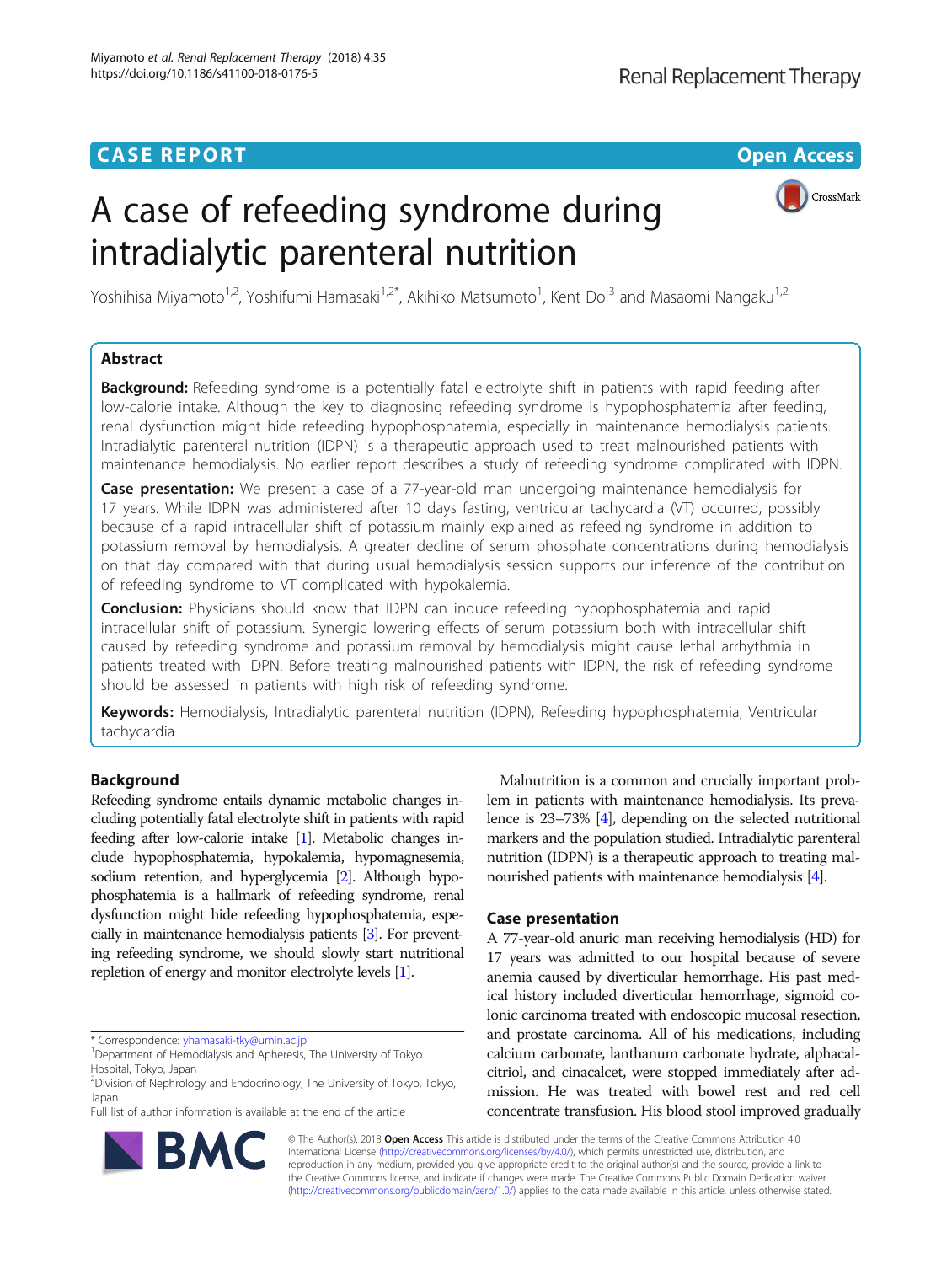over 6 days. Intravenous peripheral infusion was continued during his bowel rest for 10 days. The administered intravenous fluid contained 26 g of glucose, 100 mg of thiamine, 100 mg of pyridoxine, and 1 mg of cyanocobalamin in 1000 mL of half saline per day. The patient had neither oral nor intravenous potassium supplementation during 10 days of fasting. During hospitalization, he received three sessions of 4-h HD per week under the dialysis condition of 230 mL/min blood flow rate, 500 mL/min dialysate flow rate, and  $2.1 \text{--} m^2$  surface area of dialyzer membrane: the same as that he received at an outpatient clinic before admission. Concentrations of dialysate electrolytes were 140 mEq/L sodium, 2.0 mEq/L potassium, 3.0 mEq/L calcium, and 35 mEq/L  $HCO_3^-$ . Potassium concentrations before dialysis were 5.6 mEq/L, 4.9 mEq/L, and 4.4 mEq/L, respectively, on the third, sixth, and eighth days after admission. His dry weight was 54.9 kg; his body mass index (BMI) was 20.3 kg/ $m^2$ .

On the 10th day after admission, IDPN was started during each HD session because of prolonged fasting. IDPN fluid consisting of a mix of 200 mL of  $50\%(w/w)$ glucose, 200 mL of 7.2% amino acid solution, and 250 mL of  $20\%$ ( $w/w$ ) fat emulsions was administered to the patient through the venous chamber of the dialysis circuit at the rate of 160 mL/h. The total and administration rate of calories of IDPN were, respectively, approximately 970 kcal and 240 kcal/h. Non-sustained ventricular tachycardia (VT) occurred about one and half hours after starting HD. At that time, the net amount of the infused IDPN fluid was approximately 40% of the prepared fluid (390 kcal). The plasma potassium concentration was 3.2 mEq/L. It was considered that the VT was triggered by the rapid fall of serum potassium level which resulted from intracellular shift by refeeding syndrome in addition to removal by HD. Other symptoms characteristics of refeeding syndrome, such as heart failure, rhabdomyolysis, convulsion, and hemolytic anemia, were not observed. Therefore, we stopped the administration of IDPN immediately and adjusted the potassium concentration of dialysate to 4.0 mEq/L. After the HD session, the serum potassium concentration was 3.7 mEq/L. Although pre-dialytic BUN of the 10th day of admission was lower than that at 1 month before admission (28.9 mg/dL vs. 72.1 mg/dL),  $Kt/V$  was quite similar (1.69 vs. 1.69). His serum phosphate level was decreased substantially from 7.3 to 1.9 mg/dL during the HD session on the 10th day of admission, although it was decreased from 6.1 to 2.2 mg/dL during an HD session, 6 weeks before admission (Table 1). From 12-lead electrocardiography conducted immediately after the VT, results demonstrated that the corrected QT interval (QTc) was prolonged compared with his baseline (0.513 s vs. 0.476 s). Just after the HD session on the 10th day, 10 mmol of sodium phosphate and 20 mEq of magnesium sulfate were supplemented intravenously. Additional magnesium was supplemented because VT recurred once approximately 10 h after the HD session. From the 11th day after admission, oral nutrient intake was re-started. The amount of oral nutritional intake was increased gradually. Just before the next HD session on the 13th day of admission, his serum phosphate concentration was 4.6 mg/dL. On the 14th day after admission, only 75% stenosis of the right coronary artery (posterior descending artery) was shown by coronary angiography. It was not regarded as a cause of his arrhythmia. From the 11th day after admission, VT was never observed on continuous ECG monitoring. On the 16th day after admission, he was discharged. He then returned home.

# Indication for IDPN

IDPN is a method of parenteral nutrition through the venous drip chamber of the hemodialysis circuit used while the patient was receiving hemodialysis [[5\]](#page-5-0). IDPN has been proposed to improve the nutritional status of malnourished patients on chronic hemodialysis. Some guidelines refer to indication of IDPN. Table [2](#page-2-0) presents the IDPN indication criteria suggested in the representative guidelines: the British Columbia Renal Agency (BC

**Table 1** Serum potassium and phosphate level 6 weeks before admission and post-admission day 10

|                   | 6 weeks before admission |           | Post-admission day 3<br>(first session after<br>admission) | Post-admission day 10 |           | Post-admission day 13 |           |
|-------------------|--------------------------|-----------|------------------------------------------------------------|-----------------------|-----------|-----------------------|-----------|
|                   | Pre-HD                   | Post-HD   | Pre-HD                                                     | Pre-HD                | Post-HD   | Pre-HD                | Post-HD   |
| Hemoglobin (g/dL) | 11.9                     | 13.0      | 9.8                                                        | 10.5                  | <b>NA</b> | 10.2                  | <b>NA</b> |
| Potassium (mEg/L) | 5.3                      | 3.8       | 5.6                                                        | 3.8                   | 3.7       | 4.5                   | 3.6       |
| Phosphate (mg/dL) | 6.1                      | 2.2       | <b>NA</b>                                                  | 7.3                   | 1.9       | 4.6                   | 1.6       |
| Calcium (mg/dL)   | 8.1                      | 9.9       | <b>NA</b>                                                  | 8.1                   | 8.5       | 8.5                   | 9.0       |
| Magnesium (mg/dL) | <b>NA</b>                | <b>NA</b> | <b>NA</b>                                                  | <b>NA</b>             | 1.7       | 2.4                   | <b>NA</b> |
| Albumin (g/dL)    | 3.5                      | <b>NA</b> | 3.2                                                        | 3.0                   | <b>NA</b> | 2.9                   | <b>NA</b> |

Pre-HD and post-HD respectively denote laboratory data obtained before and after hemodialysis NA not available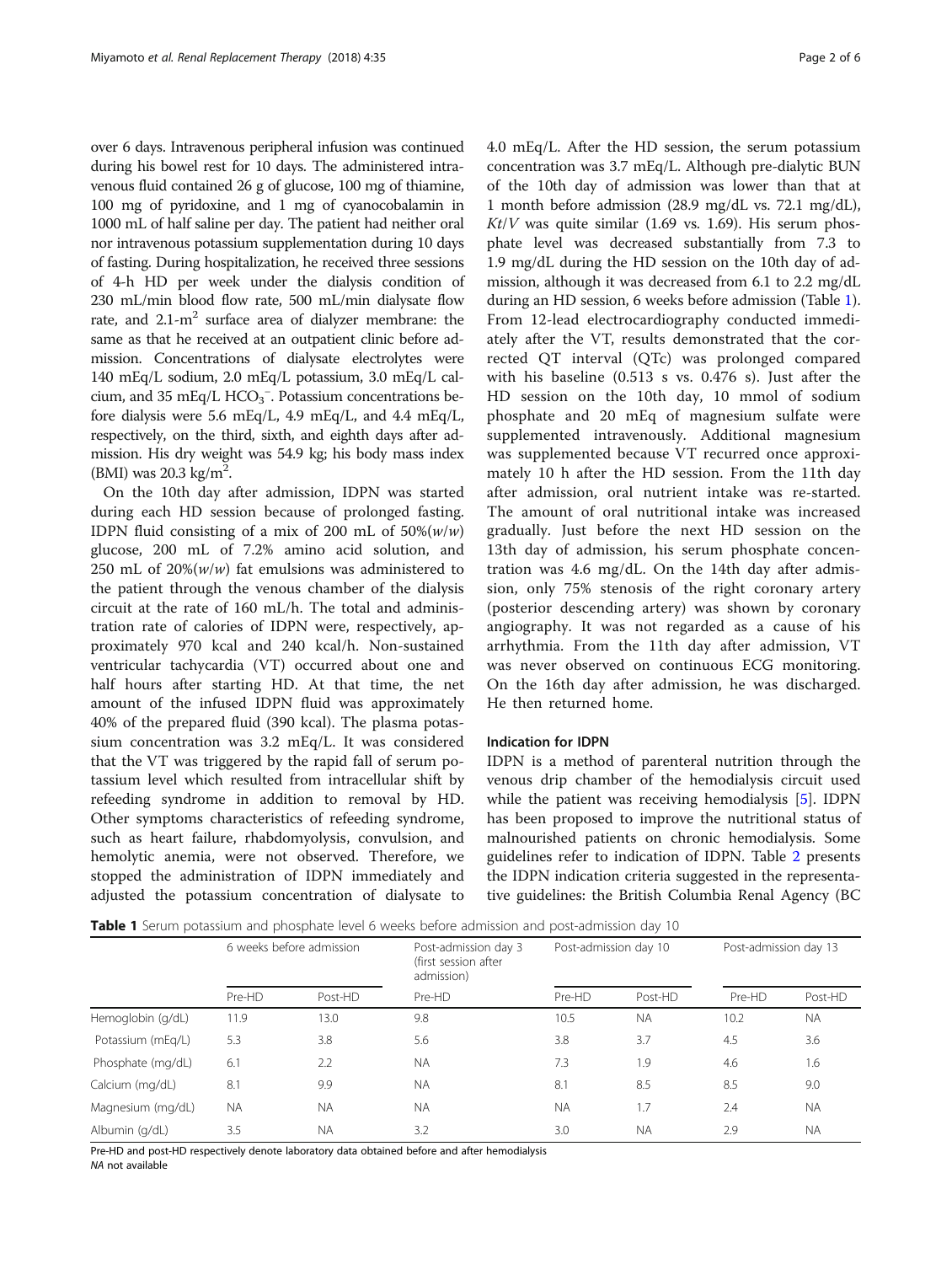<span id="page-2-0"></span>

| Table 2 Indication criteria of IDPN proposed in guidelines |  |  |  |
|------------------------------------------------------------|--|--|--|
|------------------------------------------------------------|--|--|--|

|                      | BC Renal Agency 2007, updated in 2014               | The German Society of Nutrition 2009                                  | European Best Practice<br>Guidelines on<br>hemodialysis from<br>ERA-EDTA 2007 |
|----------------------|-----------------------------------------------------|-----------------------------------------------------------------------|-------------------------------------------------------------------------------|
| Serum albumin        | 3-month average $<$ 3.4 g/dL                        | 3-month average $<$ 3.4 g/dL                                          |                                                                               |
| Weight loss          | > 10% of IBW or UBW                                 | > 10% of IBW or 20% of UBW                                            |                                                                               |
| SGA                  | B or C indicating moderate to severe malnutrition   | C indicating severe malnutrition                                      |                                                                               |
| Oral protein intake  | $< 1.0$ g/kg                                        | $< 0.8$ g/kg                                                          | > 0.8 g protein/kg IBW                                                        |
| Oral calories intake | $<$ 25 kcal/kg, can take $\geq$ 50% of needs orally | $<$ 25 kcal/kg                                                        | > 20 kcal/kg IBW                                                              |
| Others               | Documented diagnosis of a gastrointestinal disorder | 3-month rolling average predialysis<br>serum creatinine $< 8.0$ mg/dL |                                                                               |

BC Renal Agency, British Columbia Renal Agency, ERA-EDTA European Renal Association–European Dialysis and Transplant Association, IBW ideal body weight, SGA subjective global assessment, UBW usual body weight

Renal Agency) [[5](#page-5-0)], European Renal Association–European Dialysis and Transplant Association (ERA-EDTA) [[6\]](#page-5-0), and the German Society of Nutrition [[7\]](#page-5-0). These guidelines recommend that nutritional assessments be done using serum albumin, weight loss, subjective global assessment (SGA), oral protein and calorie intake, and so on for defining malnutrition. Most indication criteria of IDPN overlap those of protein-energy wasting (PEW) proposed by the International Society of Renal Nutrition and Metabolism (ISRNM) in 2008 [\[8](#page-5-0)]. Before considering IDPN, these guidelines above emphasize that clinicians should deal with underlying causes of malnutrition and then attempt to increase patients' oral intake with oral nutritional supplements including tube feeding. IDPN is a treatment option for malnourished patients only when these attempts have failed. Moreover, BC Renal Agency and ERA-EDTA state that patients receiving IDPN should have some oral intake: patients can take over 50% of caloric needs in BC Renal Agency guideline and greater than 0.8 g protein/kg ideal body weight (IBW) and greater than 20 kcal/kg IBW in the European Best Practice Guidelines (EBPG). The

Table 3 Representative randomized controlled trials for IDPN

guidelines imply that patients who have little or no oral intake are not candidates for IDPN, therefore meaning that IDPN is not recommended for patients with high risk of refeeding syndrome. Actually, the BC Renal Agency guideline states the potential metabolic complications of IDPN which include electrolyte abnormalities associated with refeeding and recommends routine monitoring of potassium, magnesium, and phosphorus.

# Efficacy of IDPN

Although the indication of IDPN in malnourished hemo dialysis patients is demonstrated, little is known about the benefits of IDPN, especially in terms of mortality and morbidity (e.g., infectious complications, hospitalization). Although several reports of the relevant literature describe randomized controlled trials that have been conducted to evaluate the efficacy of IDPN [[9,](#page-5-0) [10\]](#page-5-0), only the French Intradialytic Nutrition Evaluation Study (FineS) evaluated the effects of IDPN on mortality [\[9](#page-5-0)]. The left column of Table 3 presents a summary of FineS. FineS compared two treatment arms: oral nutritional supplements with

|                         | FineS trial 2007                                                      | German IDPN trial 2017                                                                                           |  |  |
|-------------------------|-----------------------------------------------------------------------|------------------------------------------------------------------------------------------------------------------|--|--|
| Inclusion criteria      |                                                                       |                                                                                                                  |  |  |
| Age                     | 18-80 years old                                                       | > 18 years old                                                                                                   |  |  |
| Hemodialysis vintage    | $> 6$ months                                                          | $>6$ months                                                                                                      |  |  |
| BMI                     | $< 20 \text{ kg/m}^2$                                                 |                                                                                                                  |  |  |
| BW loss within 6 months | >10%                                                                  |                                                                                                                  |  |  |
| Serum albumin           | $<$ 3.5 g/dL                                                          | $<$ 3.5 g/dL                                                                                                     |  |  |
| Serum prealbumin        | $<$ 30 mg/dL                                                          | $<$ 25 mg/dL                                                                                                     |  |  |
| SGA                     |                                                                       | B or C                                                                                                           |  |  |
| Exposure                | IDPN with oral nutritional supplements<br>for 1 year                  | IDPN (3 times per week) with standardized nutritional<br>counseling over 16 weeks                                |  |  |
| Comparison              | Oral nutritional supplements only                                     | Standardized nutritional counseling only                                                                         |  |  |
| Outcome                 | IDPN did not have additional benefit on<br>2-year all-cause mortality | IDPN significantly increased prealbumin (changes in<br>serum prealbumin from baseline to week 16) ( $p = 0.02$ ) |  |  |

BMI body mass index, BW body weight, IBW ideal body weight, SGA subjective global assessment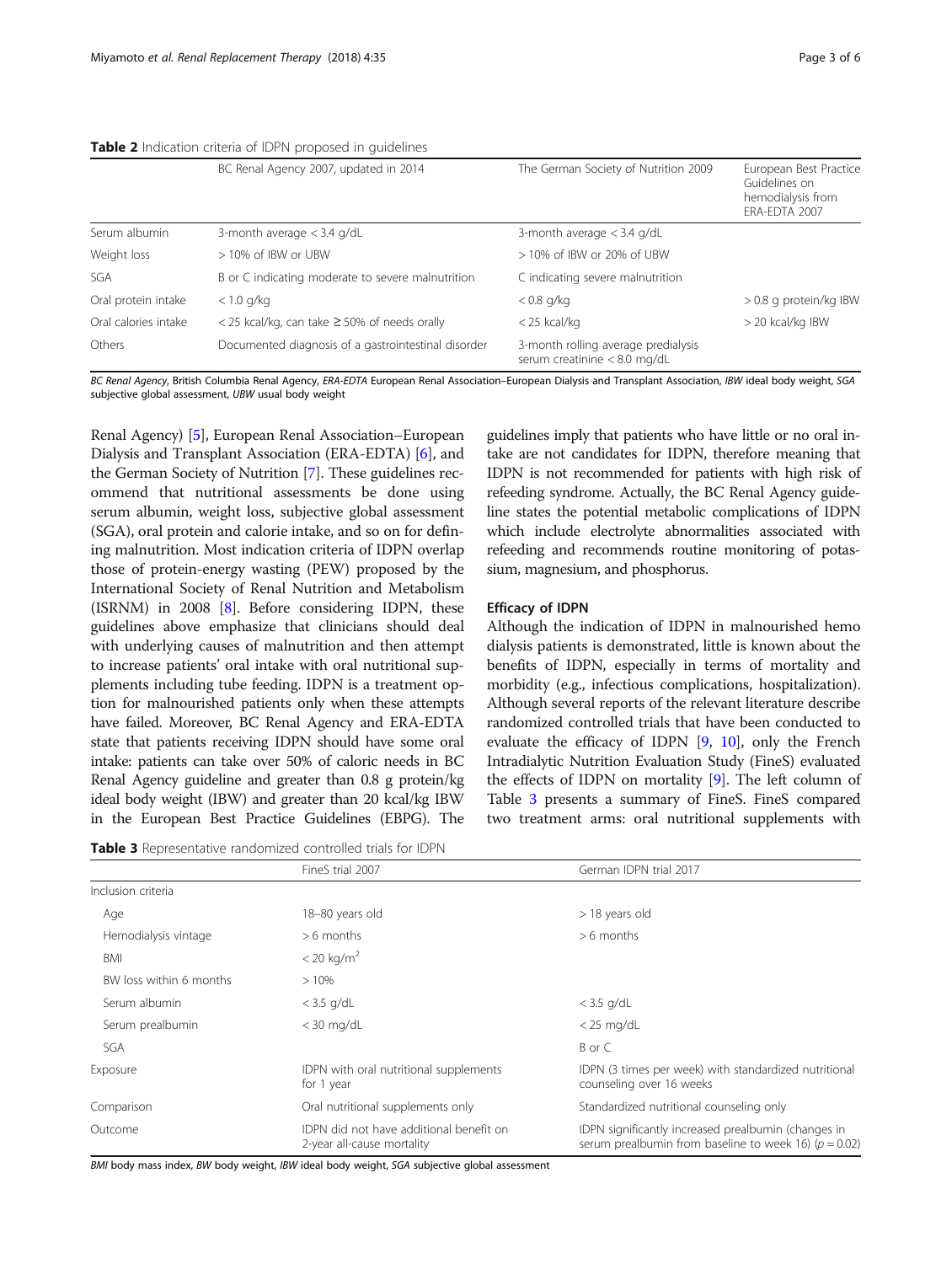and without IDPN. In FineS, unfortunately, the addition of IDPN did not improve the 2-year patient survival. In fact, the execution of FineS included several factors that might have reduced the benefits of IDPN. First, the sample size in the study was small. Secondly, both arms were intervened with oral supplement and demonstrated improved BMI, serum albumin, and prealbumin from baseline. Therefore, it was considered that FineS was underpowered to detect additional effects of IDPN on mortality. Nonetheless, FineS elucidated serum prealbumin increase  $> 30$  mg/L during the first 3 months after starting nutritional treatment as an independent prognostic factor.

After FineS, the German IDPN-Trial group conducted a randomized trial to investigate the impact of IDPN to the changes of serum prealbumin [\[10](#page-5-0)]. Maintenance hemodialysis patients with PEW were assigned randomly to two groups with or without IDPN in addition to standardized nutritional counseling over 16 weeks. In the full analysis set consisting of 83 patients, the mean increase in serum prealbumin after 16 weeks was  $26.31 \text{ mg/L}$  ( $\pm$ 58.66 mg/L) in the 39 patients receiving IDPN compared with a decrease of 1.84 mg/L  $(\pm 49.35 \text{ mg/L})$  in the 44 patients of the control group ( $p = 0.02$ ). Results show that the German IDPN-Trial group revealed the efficacy of IDPN for improvement of nutritional status and that IDPN might improve prognosis of patients with malnutrition.

## Diagnosis of refeeding syndrome

Refeeding syndrome is a potentially fatal electrolyte shift in patients with rapid feeding after low-calorie intake. Classically clinical features of refeeding syndrome include salt and water retention, hypokalemia caused by rapid cellular uptake of potassium as glucose and amino acids taken up during cellular synthesis (state of anabolism), hypophosphatemia because of increased phosphorylation of glucose, rapid depletion of thiamine, and hypomagnesemia caused by cellular uptake [[11](#page-5-0)]. As consequences of these metabolic abnormalities, multi-organ complications such as heart failure, arrhythmia, respiratory failure, and Wernicke's encephalopathy can occur and cause death. Although Rio et al. proposed diagnostic criteria [\[12\]](#page-5-0), it is difficult to define refeeding syndrome precisely because of the wide spectrum of the clinical entity of refeeding syndrome, extending from asymptomatic chemical abnormalities to life-threatening conditions. From this viewpoint, Stanga et al. proposed the two distinguishing concepts of symptomatic refeeding syndrome and potential or biochemical refeeding syndrome [\[11](#page-5-0)]. One diagnostic criterion presented by Rio et al. above requires fulfillment of three features: (1) electrolyte abnormalities including severe hypokalemia (< 2.5 mmol/L), hypophosphatemia  $\langle$  < 0.32 mmol/L, i.e., < 1.0 mg/dL), and hypomagnesemia  $\langle$  < 0.5 mmol/L, i.e., < 1.2 mg/dL); (2) peripheral edema or acute circulatory fluid overload; and (3) disturbance of organ function including cardiac failure and pulmonary edema. Rio's criteria are regarded as symptomatic refeeding syndrome in Stanga's review. By contrast, using a potential or biochemical refeeding syndrome, physicians would be expected to detect early signs of refeeding syndrome and act without delay to prevent emergence of the symptomatic features. Some nutritional studies related to preventing refeeding syndrome or early intervention against refeeding syndrome employ hypophosphatemia as an inclusion criterion: "refeeding hypophosphatemia" [[13](#page-5-0), [14](#page-5-0)]. The cutoff of serum phosphate concentration for hypophosphatemia in these studies were < 0.65 mmol/L (< 2.0 mg/dL), although the cutoff was determined arbitrarily. As De Silva et al. pointed out, renal dysfunction might hide refeeding hypophosphatemia. Refeeding hypophosphatemia might be underdiagnosed because baseline serum phosphates are higher in some patients requiring renal replacement therapy or with acute kidney injury (AKI)/chronic kidney disease (CKD) than in the general population [[3](#page-5-0)].

It is noteworthy that the guidelines [\[5](#page-5-0)–[7](#page-5-0)] presented in our earlier chapter do not indicate details of a diagnostic definition of refeeding syndrome or "relative" hypophosphatemia specifically in hemodialysis patients. Nor do they explain risk assessment of refeeding syndrome before IDPN starts.

## Prevention and treatment of refeeding syndrome

For prevention and treatment of refeeding syndrome, clinicians should always assess the risk of developing refeeding syndrome when considering starting nutritional support. The National Institute for Health and Care Excellence (NICE) guideline in 2006 introduced the criteria to identify patients at high risk of developing refeeding problems [\[15\]](#page-5-0). The criteria consist of the body mass index (BMI), the degree of weight loss, duration of little or no nutritional intake, and other risk factors of refeeding syndrome: history of diuretics, chemotherapy, antacids, and alcohol or drug abuse, including insulin. Similarly, the Irish Society for Clinical Nutrition and Metabolism (IrSPEN) guidelines in 2013 provided criteria for the identification of patients at risk of refeeding syndrome  $[14, 16]$  $[14, 16]$  $[14, 16]$  $[14, 16]$ . They presented three categories based on risk factors: moderate, high, and extremely high. It is noteworthy that both guidelines suggest only 5 days of little or no nutritional intake as a risk factor of refeeding syndrome. Some earlier reports have described lower prealbumin before nutritional support as a predictor of refeeding syndrome [[17\]](#page-5-0). Measurement of prealbumin before nutritional support can facilitate the prediction of refeeding syndrome.

Purhassan et al. used NICE criteria to investigate the share of patients at risk of refeeding syndrome in the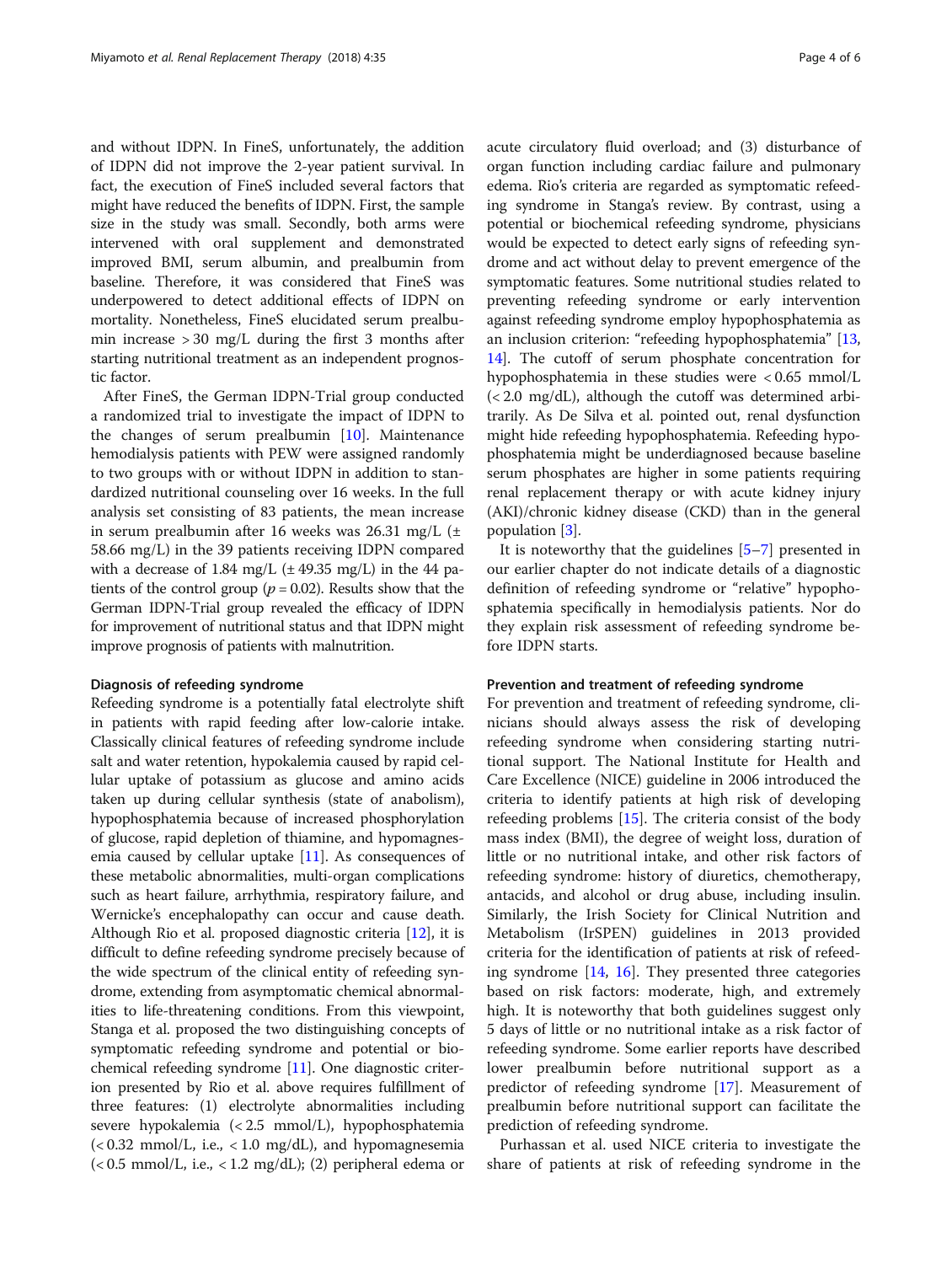geriatric acute care ward [\[15](#page-5-0)]. They reported 69.9% of geriatric hospitalized patients (mean age of  $83.1 \pm$ 6.8 years) at risk of refeeding syndrome. One must be aware that "refeeding syndrome at risk" is common especially in elderly patients. One should meticulously assess the risk of refeeding syndrome before nutritional support.

The speed of nutritional administration is an important factor associated with the incidence of refeeding syndrome. Guidelines published by IrSPEN demonstrate how clinicians initially adjust the speed of nutrition support according to the concrete risk stratification [\[18](#page-5-0)]: 20 kcal/kg/day for moderate risk, 10 kcal/kg/day for high risk, and 5 kcal/kg/day for extreme high risk. NICE guidelines recommend the increase of levels slowly to meet full needs by 4–7 days or sooner [\[15](#page-5-0)].

After starting nutritional administration, monitoring and management of electrolyte abnormalities should be maintained over subsequent days. After starting feeding with sufficient thiamine supplements, serum electrolytes and especially phosphorus should be monitored closely to detect biochemical refeeding syndrome before fatal complications such as cardiovascular collapse develop. Appropriate and prompt supplementation of deficient electrolytes should be done according to serum concentrations. In patients at extremely high risk, monitoring cardiac rhythm continuously is recommended in these guidelines [[13](#page-5-0)].

Management of hypophosphatemia because of refeeding syndrome is often necessary. Intravenous replacement of phosphate is performed in general. The Refeeding Syndrome Trial Investigators Group conducted a randomized controlled trial in an ICU setting for a caloric strategy during the management of refeeding syndrome: serum phosphate concentration decreased to less than 0.65 mmol/L (2.0 mg/dL) within 72 h after starting nutritional support [\[19](#page-5-0)]. Patients with refeeding hypophosphatemia were divided into two groups: reduced and non-reduced caloric intake groups. Although phosphate supplementation was conducted for both groups, caloric intake restriction improved patient survival significantly at day 60 (91% vs. 78%). The authors suggested caloric restriction as a therapeutic option for critically ill patients who develop refeeding hypophosphatemia. A slow increment of caloric intake and even intentional reduction of caloric intake should be considered for treating refeeding hypophosphatemia.

# Discussion and conclusions

In our case, the VT during HD was thought to be triggered by hypokalemia that resulted from intracellular shift by refeeding syndrome in addition to removal by HD. Potential contribution of refeeding syndrome related to IDPN for the VT was considered based on the following two reasons. First, the serum phosphate concentration

decreased substantially from 7.3 to 1.9 mg/dL during the HD session in which IDPN fluid was administered. It decreased from 6.1 to 2.2 mg/dL on his stable status despite nearly equal dialysis efficiency. The decline in serum phosphate during HD on the 10th day was higher than that on the usual HD session, even though the post-HD phosphate concentration does not meet the criteria of hypophosphatemia (1.85 mg/dL). In addition to removal by HD, intracellular shift of phosphate caused by high-calorie parenteral nutrition during the short period can contribute to a rapid decline of the serum phosphate concentration. Second, VT and QTc prolongation were cue findings prompting consideration of refeeding syndrome. Actually, QTc prolongation associated with HD depends in part on the concentration of potassium in the dialysate [\[20](#page-5-0)]. An earlier report described gradual lowering of the serum potassium concentration as preferred to prevent arrhythmia, rather than rapid lowering using dialysate with constant potassium concentration of 2.0 mEq/L. In the present case, IDPN can contribute to the intracellular shift of potassium and can therefore accelerate hypokalemia during HD.

Negative potassium balance resulted from both fasting without supplementation and removal by HD might also contribute to cause the VT. When long-term fasting is required, essential elements including potassium, phosphorus, and magnesium should be given even for dialysis patients. In our case, although serum potassium level was within the normal range before the HD session, it falls into hypokalemic range during the HD on the 10th day of the admission. Timely supplementation of essential elements including adjusting potassium concentration in dialysate (3.0–4.0 mEq/L) may prevent refeeding syndrome.

We cannot completely exclude the possibility of "idiopathic" VT unrelated to IDPN and HD. However, because continuous ECG monitoring did not detect VT recurrence after supplementation of essential elements, it is reasonable to consider that the VT was triggered by electrolyte abnormalities such as hypokalemia and hypomagnesemia exacerbated by IDPN and HD.

On the 10th day of admission, our patient was categorized as being at high risk of developing refeeding syndrome because he had been supplied only approximately 100 kcal/day for 10 days. Therefore, if our patient started to take a 10-kcal/kg/day nutrient supply, then the appropriate administration rate of IDPN would be 20–25 kcal/h based on the assumption that the nutritional supply per day was divided over 24 h. However, the actual rate of IDPN was 240 kcal/h, which was 10 times higher than the recommended amount. Based on the risk stratification of refeeding syndrome, total parenteral nutrition with a slow rate of calorie infusion, instead of IDPN, would be preferred, especially for patients ending a considerable period